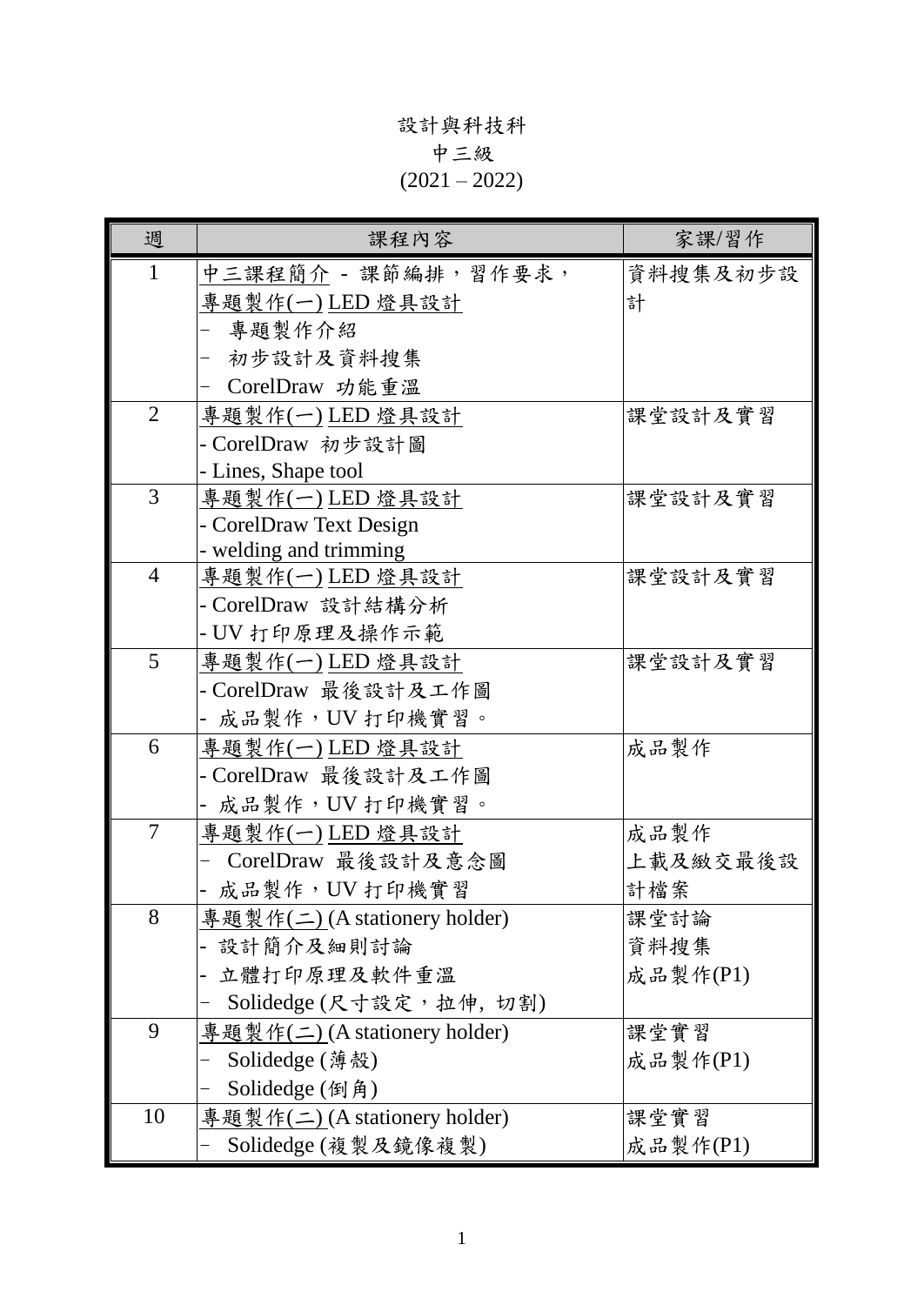| 週  | 課程內容                                       | 家課/習作    |
|----|--------------------------------------------|----------|
| 11 | 專題製作(二)(A stationery holder)               | 課堂實習     |
|    | 圖紙製作(draft)                                | 成品製作(P1) |
|    | Solidedge (存成.STL 檔)                       |          |
| 12 | 專題製作(二) (A stationery holder)              | 課堂實習     |
|    | 立體打印原理(Slicing Software)                   | 成品製作(P1) |
|    | 立體打印示範及實習(g-code)                          |          |
| 13 | 專題製作(二) (A stationery holder)              | 課堂實習     |
|    | 立體打印實習                                     | 繳交最後設計及立 |
|    | 製作成品                                       | 體打印檔案    |
| 14 | 專題製作(二)(A stationery holder)               | 課堂實習     |
|    | 立體打印實習                                     | 繳交圖紙     |
|    | - 製作成品                                     |          |
| 15 | 專題製作(二) (A stationery holder)              | 课堂實習     |
|    | 立體打印實習                                     | 測試及記錄    |
|    | - 製作成品                                     |          |
| 16 | 全年總結/製作評分                                  |          |
| 17 | 中三課程簡介 - 課節編排,習作要求,                        | 資料搜集及初步設 |
|    | 專題製作(一) LED 燈具設計                           | 計        |
|    | 專題製作介紹                                     |          |
|    | 初步設計及資料搜集                                  |          |
|    | CorelDraw 功能重溫                             |          |
| 18 | 專題製作(一)LED 燈具設計                            | 课堂設計及實習  |
|    | - CorelDraw 初步設計圖                          |          |
|    | - Lines, Shape tool                        |          |
| 19 | 專題製作(一) LED 燈具設計                           | 課堂設計及實習  |
|    | - CorelDraw Text Design                    |          |
| 20 | - welding and trimming<br>專題製作(一) LED 燈具設計 | 课堂設計及實習  |
|    | - CorelDraw 設計結構分析                         |          |
|    | - UV 打印原理及操作示範                             |          |
| 21 | 專題製作(一)LED燈具設計                             | 課堂設計及實習  |
|    | - CorelDraw 最後設計及工作圖                       |          |
|    | 成品製作, UV 打印機實習。                            |          |
| 22 | 專題製作(一) LED 燈具設計                           | 成品製作     |
|    | - CorelDraw 最後設計及工作圖                       |          |
|    | - 成品製作,UV 打印機實習。                           |          |
|    |                                            |          |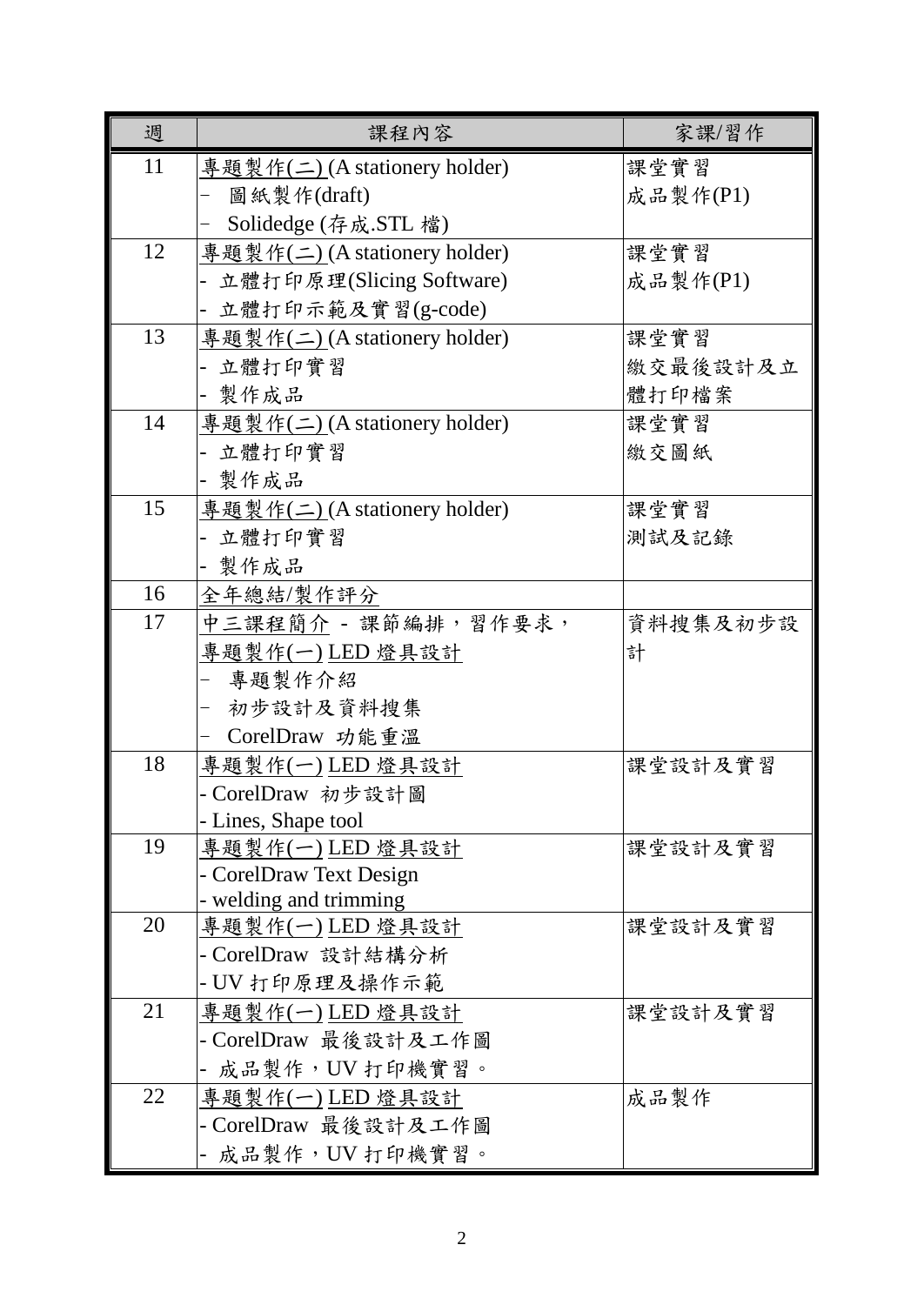| 週  | 課程內容                                  | 家課/習作    |
|----|---------------------------------------|----------|
| 23 | 專題製作(一)LED 燈具設計                       | 成品製作     |
|    | CorelDraw 最後設計及意念圖                    | 上載及緻交最後設 |
|    | 成品製作, UV 打印機實習                        | 計檔案      |
| 24 | 專題製作(二) (A stationery holder)         | 課堂討論     |
|    | - 設計簡介及細則討論                           | 資料搜集     |
|    | 立體打印原理及軟件重溫                           | 成品製作(P1) |
|    | Solidedge (尺寸設定, 拉伸, 切割)              |          |
| 25 | 專題製作(二) (A stationery holder)         | 課堂討論     |
|    | - 設計簡介及細則討論                           | 資料搜集     |
|    | 立體打印原理及軟件重溫                           | 成品製作(P1) |
|    | Solidedge (尺寸設定,拉伸,切割)                |          |
| 26 | 專題製作(二) (A stationery holder)         | 課堂實習     |
|    | Solidedge (薄殻)                        | 成品製作(P1) |
|    | Solidedge (倒角)                        |          |
| 27 | <u> 專題製作(二)</u> (A stationery holder) | 課堂實習     |
|    | Solidedge (複製及鏡像複製)                   | 成品製作(P1) |
| 28 | 專題製作(二) (A stationery holder)         | 課堂實習     |
|    | 圖紙製作(draft)                           | 成品製作(P1) |
|    | Solidedge (存成.STL 檔)                  |          |
| 29 | 專題製作(二) (A stationery holder)         | 課堂實習     |
|    | 立體打印原理(Slicing Software)              | 成品製作(P1) |
|    | 立體打印示範及實習(g-code)                     |          |
| 30 | 專題製作(二) (A stationery holder)         | 課堂實習     |
|    | 立體打印實習                                | 繳交最後設計及立 |
|    | 製作成品                                  | 體打印檔案    |
| 31 | 專題製作(二) (A stationery holder)         | 课堂實習     |
|    | 立體打印實習                                | 繳交圖紙     |
|    | 製作成品                                  |          |
| 32 | 專題製作(二)(A stationery holder)          | 课堂實習     |
|    | 立體打印實習                                | 測試及記錄    |
|    | 製作成品                                  |          |

\* E 班以英文授課。

\* 習作一般要求學生於課堂完成。

\* 所有專題習作的設計記錄,室內設計及電腦輔助設計專題製作均須由同 學上載科目內聯網